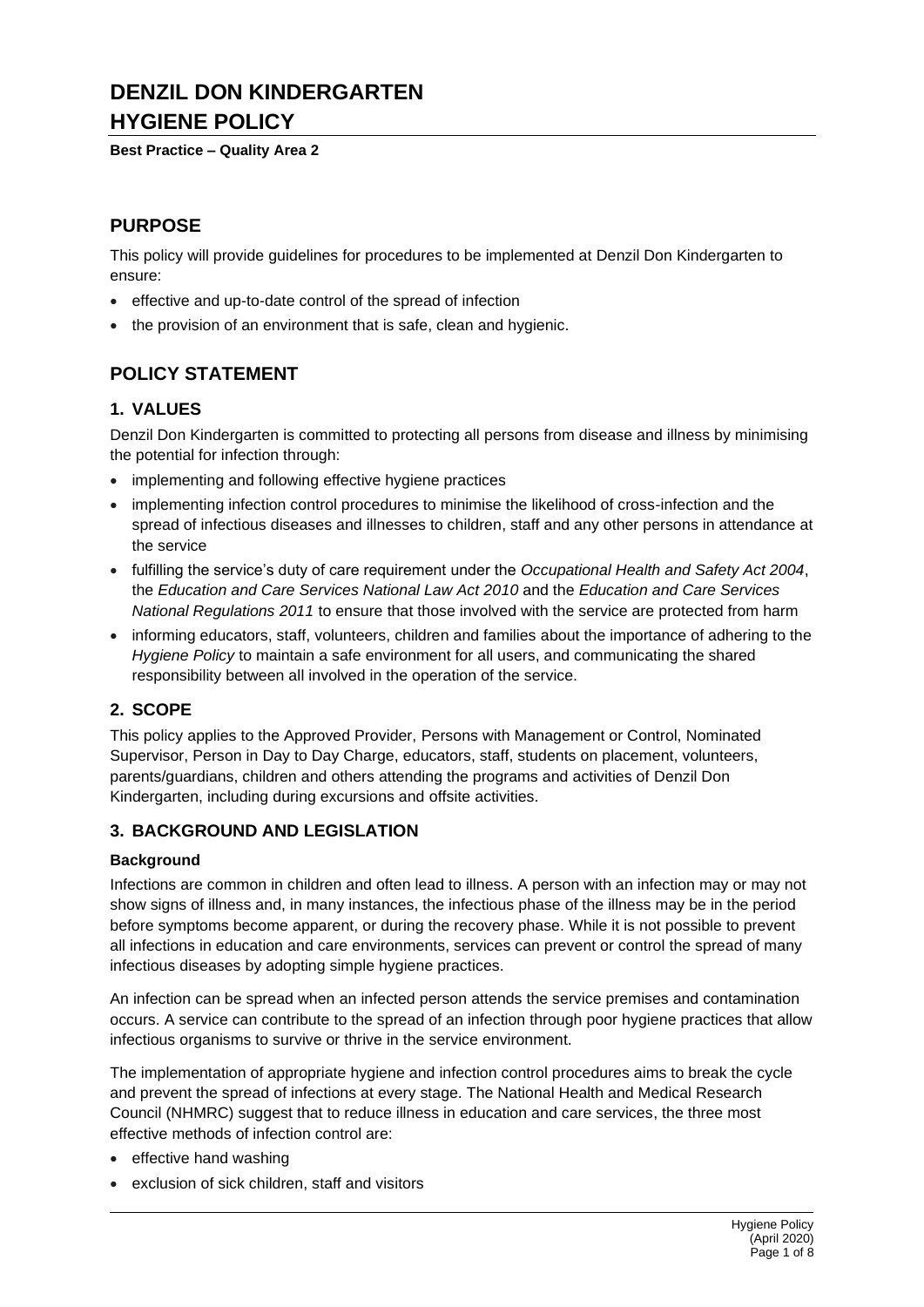immunisation.

Other strategies to prevent infection include:

- cough etiquette
- appropriate use of gloves
- effective cleaning of the service environment.

The NHMRC suggests that if these strategies are not implemented, all other procedures described in the service's *Hygiene Policy* will have reduced effectiveness in preventing the spread of infection and illness.

#### **Legislation and standards**

Relevant legislation and standards include but are not limited to:

- *Education and Care Services National Law Act 2010*
- *Education and Care Services National Regulations 2011*: Regulations 77, 106, 109, 112, 168
- Food Act 1990
- *National Quality Standard*, Quality Area 2: Children's Health and Safety
	- − Standard 2.1: Each child's health is promoted
		- − Element 2.1.3: Effective hygiene practices are promoted and implemented
		- − Element 2.1.4: Steps are taken to control the spread of infectious diseases and to manage injuries and illness, in accordance with recognised guidelines
- *Occupational Health and Safety Act 2004*
- *Public Health and Wellbeing Act 2008*

The most current amendments to listed legislation can be found at:

- Victorian Legislation Victorian Law Today:<http://www.legislation.vic.gov.au/>
- Commonwealth Legislation ComLaw:<http://www.comlaw.gov.au/>

## **4. DEFINITIONS**

The terms defined in this section relate specifically to this policy. For commonly used terms e.g. Approved Provider, Nominated Supervisor, Regulatory Authority etc. refer to the *General Definitions* section of this manual.

**Cleaning:** A process that removes visible contamination such as food waste, dirt and grease from a surface. This process is usually achieved by the use of water and detergent. During this process, micro-organisms will be removed but not destroyed.

**Communicable disease:** A disease capable of being transmitted from an infected person or species to a susceptible host, either directly or indirectly.

**Cough etiquette:** The correct way to prevent the spread of infectious organisms that are carried in droplets of saliva is to cough or sneeze into the inner elbow or to use a tissue to cover the mouth and nose. Place all tissues in the rubbish bin immediately and clean hands with either soap and water or a disinfectant hand rub.

**Hygiene:** The principle of maintaining health and the practices put in place to achieve this.

**Infectious disease:** A disease that can be spread, for example, by air, water or interpersonal contact. An infectious disease is designated under Victorian Law or by a health authority (however described) as a disease that would require the infected person to be excluded from an education and care service (refer to *Dealing with Infectious Diseases Policy*).

**Neutral detergent:** A cleaning agent available commercially and labelled as 'neutral' or 'neutral pH'.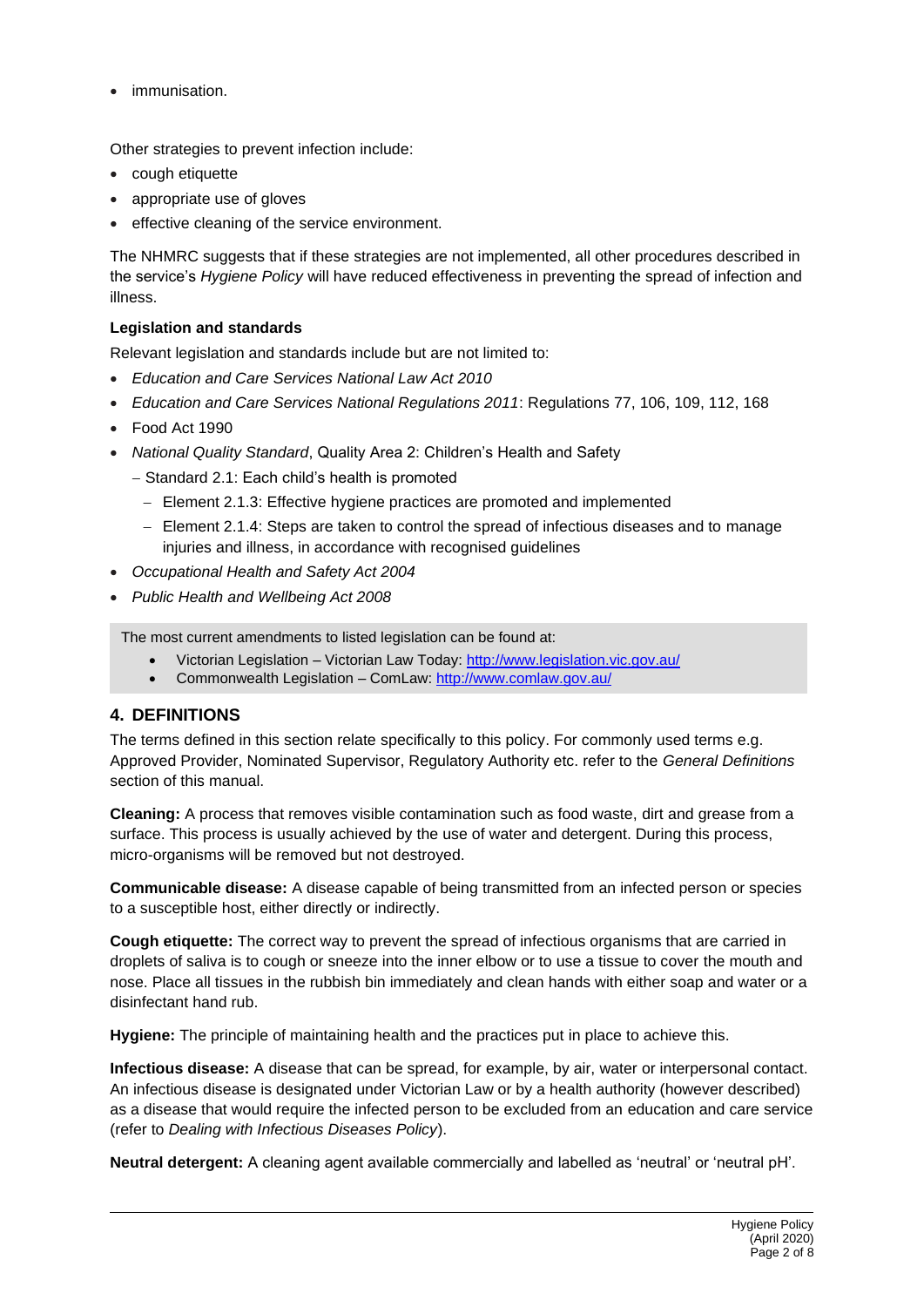**Sanitising:** A process that destroys micro-organisms. Sanitising a surface can reduce the number of micro-organisms present. The process of sanitisation usually involves ensuring a surface is thoroughly cleaned with both heat and water, followed by the use of chemicals.

## **5. SOURCES AND RELATED POLICIES**

## **Sources**

- Department of Health, Victoria, Food Safety:<http://www.health.vic.gov.au/foodsafety/>
- Communicable Diseases Section, Public Health Group, Victorian Department of Human Services (2011), *The Blue Book: Guidelines for the control of infectious diseases.* Available at: <https://www2.health.vic.gov.au/about/publications/researchandreports/The-blue-book>
- National Health and Medical Research Council (2013) *Staying Healthy: Preventing infectious diseases in early childhood education and care services* (5th edition): [https://www.nhmrc.gov.au/about-us/publications/staying-healthy-preventing-infectious-diseases](https://www.nhmrc.gov.au/about-us/publications/staying-healthy-preventing-infectious-diseases-early-childhood-education-and-care-services)[early-childhood-education-and-care-services](https://www.nhmrc.gov.au/about-us/publications/staying-healthy-preventing-infectious-diseases-early-childhood-education-and-care-services)

## **Service policies**

- *Administration of First Aid Policy*
- *Administration of Medication Policy*
- *Dealing with Infectious Diseases Policy*
- *Dealing with Medical Conditions Policy*
- *Incident, Injury, Trauma and Illness Policy*
- *Occupational Health and Safety Policy*
- *Privacy and Confidentiality Policy*

## **PROCEDURES**

## **The Approved Provider or Persons with Management and Control is responsible for:**

- ensuring that all staff and volunteers are provided with a copy of this policy and have a clear understanding of the procedures and practices outlined within
- ensuring the Nominated Supervisor, educators, staff and volunteers at the service implement adequate health and hygiene practices, and safe practices for handling, preparing and storing food (Regulation 77(1))
- establishing robust induction procedures that include the provision of information regarding the implementation of the practices outlined in this policy
- developing an appropriate staff cleaning and sanitising roster that outlines cleaning and sanitising requirements and responsibilities and considers the cleaners contract and daily schedule
- arranging for the service to be cleaned and sanitised regularly, including floors and other surfaces, as per the cleaning contract and schedule
- discussing any issues with the cleaning and/or cleaning schedule with the cleaners directly, as they arise, and reviewing the cleaning contract when required (NB: currently, the cleaning contract rolls over from year-to-year)
- contacting the local council's Environmental Health Officer for information about obtaining a needle/syringe/sharps disposal unit and instructions for its use
- ensuring that the hygiene facilities are located and maintained in a way that does not pose a risk to children (Regulation 106(2))
- ensuring that there are adequate and appropriate hygiene facilities provided for nappy changing which are designed, located and maintained in such a way that prevents unsupervised access by children (Regulations 112(2)&(4))
- ensuring that adequate, developmental and age-appropriate toilet, washing and drying facilities are provided for use by children, and that these are safe and accessible (Regulation 109)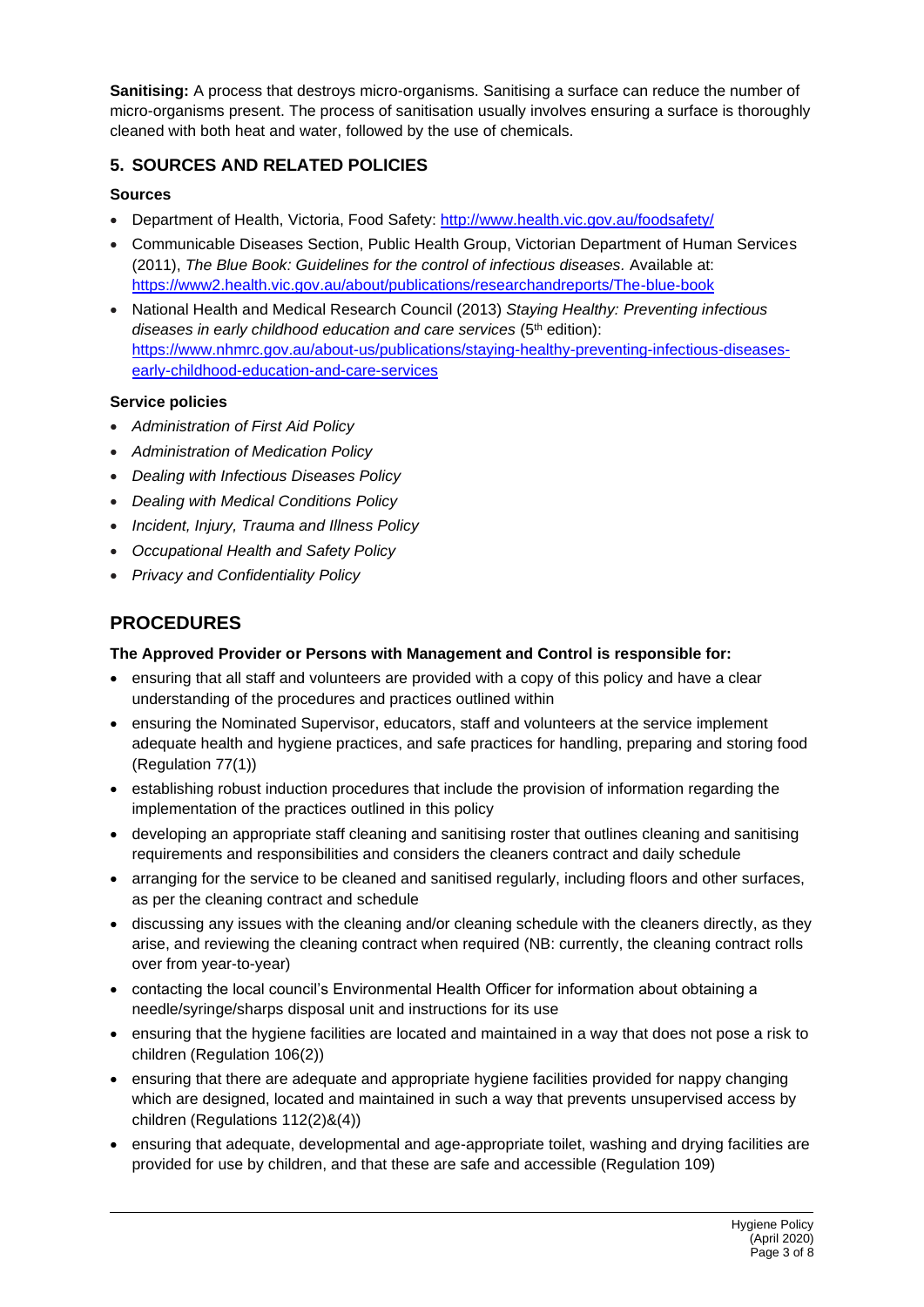- providing a copy of the NHMRC guidelines for the prevention of infectious diseases in child care for the service
- providing hand washing guidelines for display at each hand washing location
- ensuring there is an adequate supply of non-toxic cleaning and hygiene products, including gloves, at all times.

#### **The Nominated Supervisor or Person in Day to Day Charge is responsible for:**

- implementing and ensuring that all staff members and volunteers at the service follow adequate health and hygiene practices, and safe practices for preparing, handling and storing food to minimise risks to children (Regulation 77(2))
- developing effective hygienic systems for cleaning, such as using colour-coded sponges/cloths in each area
- ensuring sponges are cleaned, rinsed and stored separately, and replaced regularly
- ensuring that an inspection of the outdoor areas, in particular the sand and soft-fall areas, are conducted daily to ensure they are maintained in a safe and hygienic manner
- informing the Approved Provider of any issues that impact on the implementation of this policy
- actively encouraging parents/guardians to keep children who are unwell at home to prevent the spread of infection to other children and educators
- storing or presenting items, such as sunhats, in such a way as to prevent cross-contamination
- ensuring that there is a regular and thorough cleaning and disinfecting schedule for all equipment and toys
- ensuring any chemicals and cleaning agents are non-toxic and stored sealed container or plastic bag out of reach of children
- ensuring that all educators/staff wear disposable gloves when changing nappies or dealing with open wounds or other body fluids, and dispose of those gloves and soiled materials in a sealed container or plastic bag
- maintaining the service in a clean and hygienic manner throughout the day, such as wiping benches and tables before and after eating, and cleaning up spills
- actively encouraging educators and staff who have, or are suspected of having an infectious disease to not attend the service in order to prevent the spread of infection to others attending the service.

#### **Educators and other staff are responsible for:**

- implementing and promoting correct hand washing and hygiene practices, as outlined in this policy
- maintaining the service in a clean and hygienic manner throughout the day, such as wiping benches and tables before and after eating, and cleaning up spills
- conducting a daily inspection of the outdoor areas, in particular the sand and soft-fall areas, to ensure they are maintained in a safe and hygienic manner
- ensuring soiled clothing, nappies and linen are placed in a plastic bag before being disposed of, or returned to families for laundering
- organising and maintaining a weekly classroom family roster for the laundering of bathroom hand towels and discovery vests (4YO groups only)
- informing the Approved Provider of any issues that impact on the implementation of this policy
- actively encouraging parents/guardians to keep children who are unwell at home to prevent the spread of infection to other children and educators
- being conscious of their responsibility to not attend the service when they have or suspect they have an infectious disease.

#### *In relation to changing nappies for children:*

• attending to the individual personal hygiene needs of each child as soon as is practicable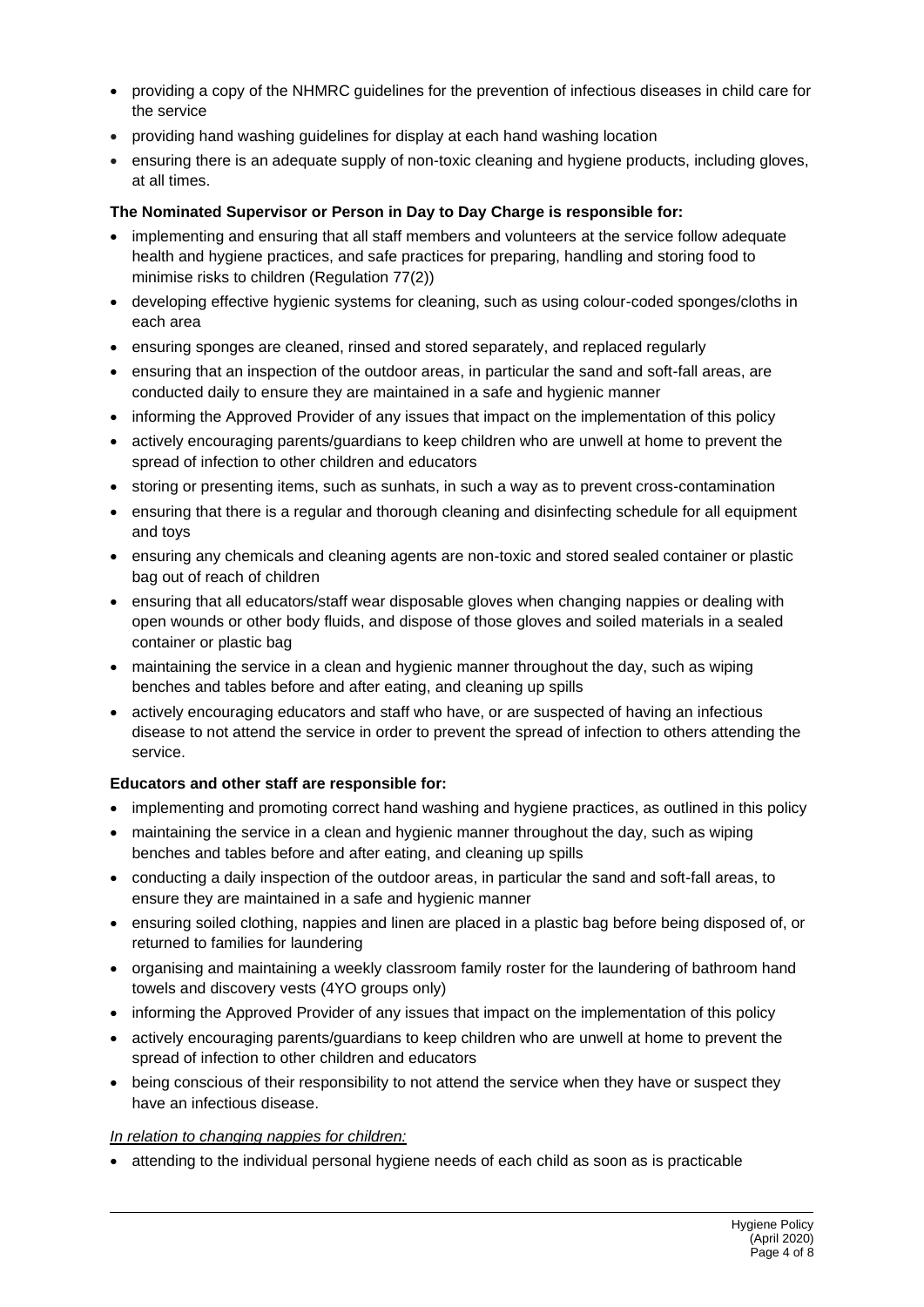- changing nappies and attending to individual personal hygiene and toileting needs of each child according to recommended procedures (refer to Attachment 1 – Sample nappy-changing and toileting guidelines)
- disposing of soiled nappies in a hands-free lidded bin
- ensuring the nappy bin is emptied once during the day and at the end of each day. This may need to be done more regularly if there are soiled nappies.

## *In relation to the toileting of children:*

- ensuring soap and drying facilities are available at all times when children are in attendance at the service
- ensuring children do not share the use of items related to personal care, such as hand towels for drying hands
- encouraging children to flush the toilet after use
- encouraging and assisting (where required) children to wash their hands according to hand washing guidelines (refer to Attachment 2) after toileting
- encouraging children to tell a staff member if they have had a toileting accident
- monitoring and maintaining toileting facilities in a safe, clean and hygienic manner while children are in attendance; this requires periodic checking of the bathroom area
- respecting diverse styles of toileting children due to cultural or religious practices
- respecting the possible need to maintain privacy of toileting and dressing.

## *In relation to cleaning toys, clothing and the service in general:*

- removing toys that a child has sneezed or coughed on (place in a 'toys-to-be-cleaned' box)
- wearing gloves when cleaning (general purpose gloves are sufficient; wash and hang outside to dry when finished)
- washing mouthed toys daily using warm water and detergent and, if possible, drying in the sun
- wiping over books with a moist cloth treated with detergent
- ensuring washable toys and equipment are cleaned term by term or annually, as required

## *In relation to children's contact with one another:*

- educating and encouraging children in good personal hygiene practices, such as:
	- − washing their hands after blowing and wiping their nose
	- − not touching one another when they are cut or bleeding
	- − disposing of used tissues promptly and appropriately, and not lending them to other children
	- − only touching the food they are going to eat
	- − using their own drink bottles or cups.

## *In relation to indoor and outdoor environments:*

- keeping the indoor and outdoor environments as clean and hygienic as possible at all times, including the safe disposal of discarded needles/syringes/sharps
- promptly removing blood, urine and faeces (including animal) either indoors or outdoors, using the appropriate cleaning procedures
- covering the sandpit when not in use to prevent contamination
- emptying water containers, such as water trays, each day (refer to *Water Safety Policy*)
- disposing of any dead animals/insects found on the premises in an appropriate manner.

## *In relation to the safe handling of body fluids or materials in contact with body fluids:*

- avoid direct contact with blood or other fluids
- not be at eye level when cleaning/treating a child's face that has blood on it, as a child's blood can enter the mouth/nose of a staff member when a child cries or coughs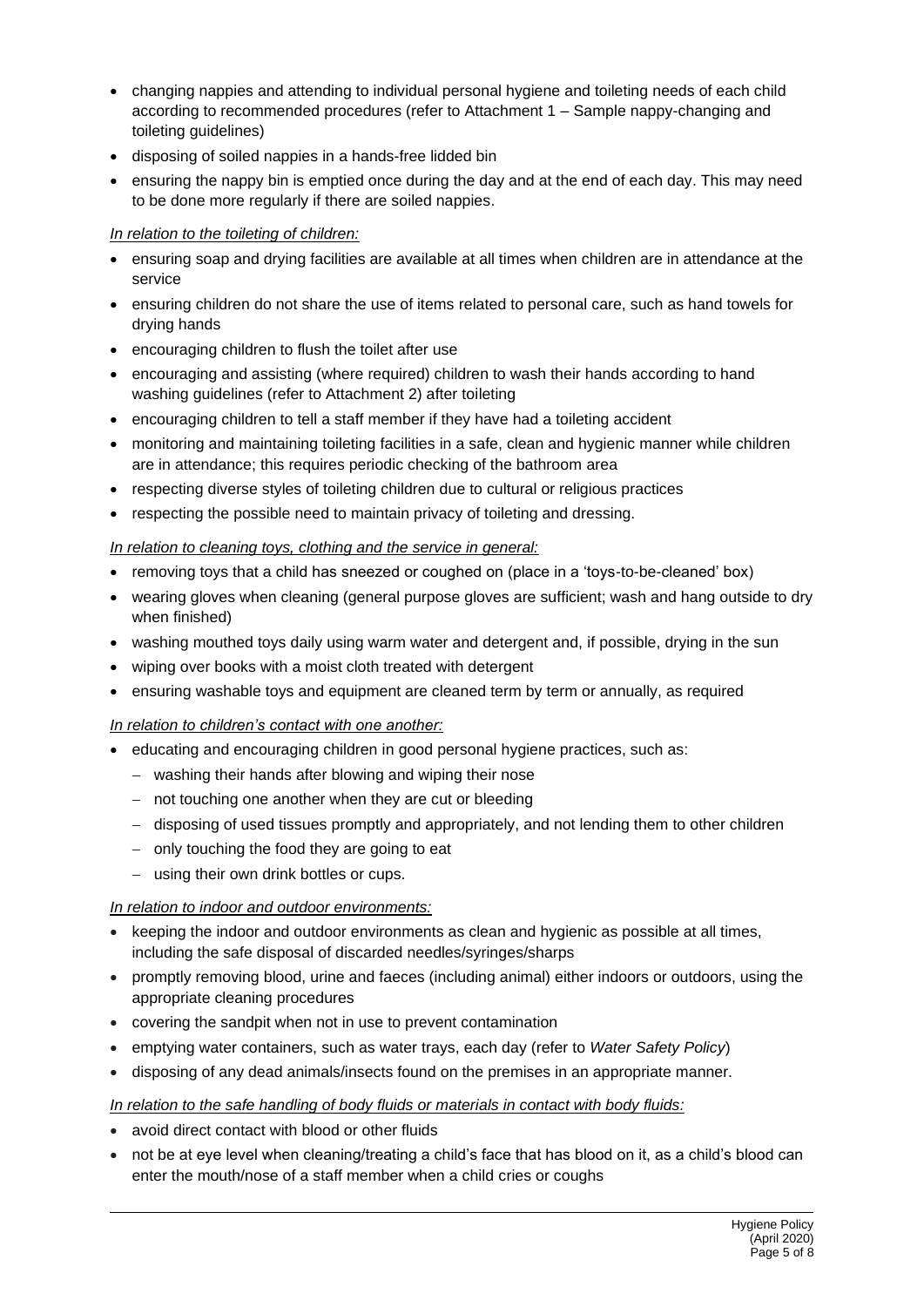- wear gloves wherever possible
- cover any cuts/abrasions on their own hands with a waterproof dressing.

#### *In relation to effective environmental cleaning:*

- clean with detergent and warm water followed by rinsing and drying to remove the bulk of infectious organisms from a surface. Particular attention should be paid to the following:
	- − toilets/sinks must be cleaned daily and separate cleaning cloths/sponges must be used for each task
	- − mouthed toys must be washed immediately or placed in a separate container for washing at a later time
	- − all bench tops and floors must be washed regularly
	- − children's cups/drink bottles used for water must be washed daily
	- − nappy change areas/mats must be disinfected and wiped down after each use.

#### **Parents/guardians are responsible for:**

- keeping their child/ren home if they are unwell or have an infectious disease that requires their exclusion from the education and care service
- informing the service if their child has an infectious disease
- supporting this policy by complying with the hygiene practices when attending the service or when assisting with a service program or activity
- encouraging their child/ren to develop and follow effective hygiene practices at all times, including handwashing on arrival at the service.

### **Volunteers and students, while at the service, are responsible for following this policy and its procedures.**

## **EVALUATION**

In order to assess whether the values and purposes of the policy have been achieved, the Approved Provider will:

- regularly seek feedback from everyone affected by the policy regarding its effectiveness
- monitor the implementation, compliance, complaints and incidents in relation to this policy and ensure satisfactory resolutions have been achieved
- keep the policy up to date with current legislation, research, policy and best practice
- revise the policy and procedures as part of the service's policy review cycle, or as required
- notify parents/guardians at least 14 days before making any changes to this policy or its procedures.

## **ATTACHMENTS**

- Attachment 1: Nappy change and toileting procedure (in relation to hygiene)
- Attachment 2: Handwashing guidelines

## **AUTHORISATION**

This policy was adopted by the Approved Provider of Denzil Don Kindergarten on 01/02/2022.

## **REVIEW DATE: 01 FEBRUARY 2024**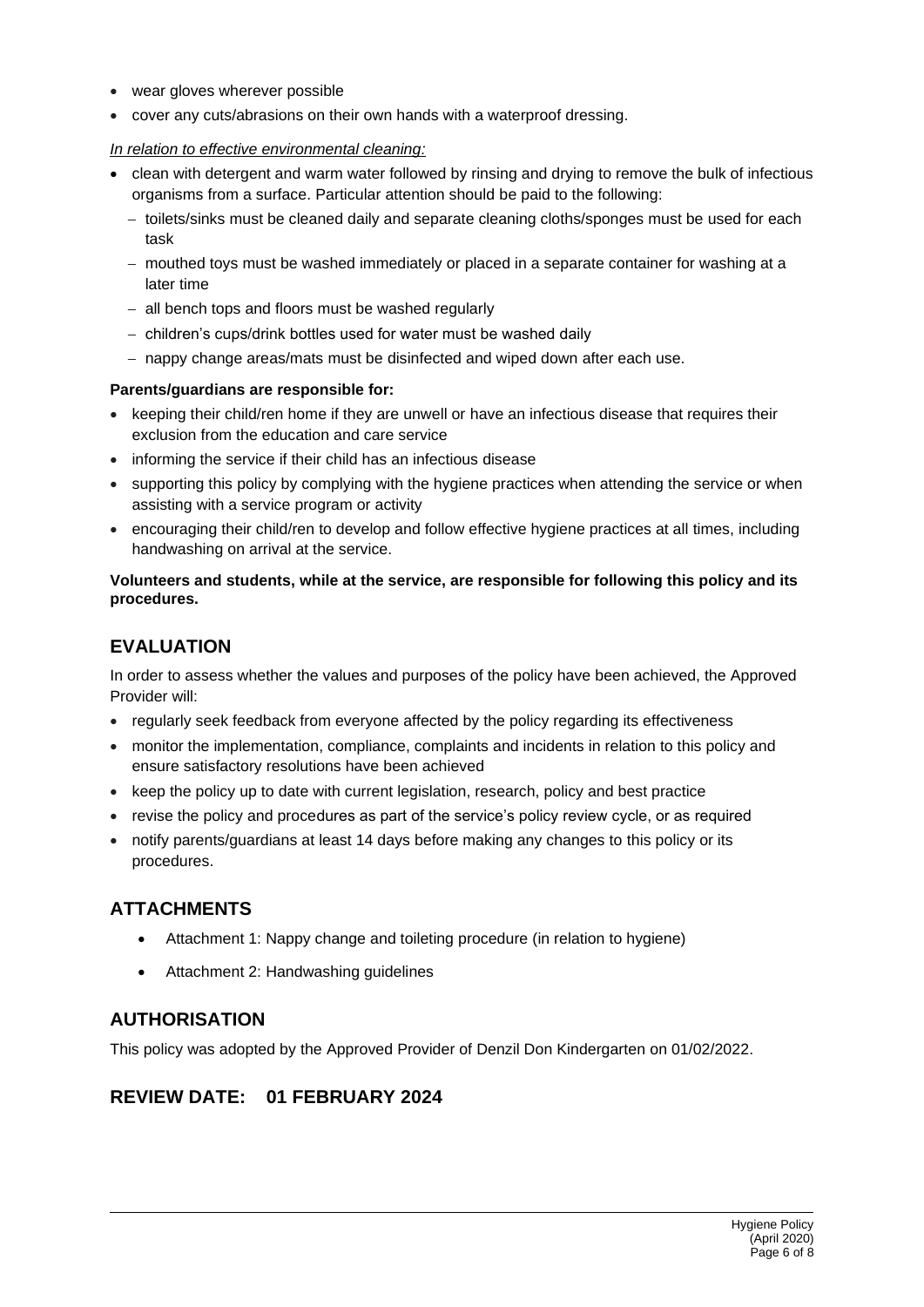## **ATTACHMENT 1 NAPPY CHANGE AND TOILETING PROCEDURE (IN RELATION TO HYGIENE)**

| Nappy change<br>procedure             | Effective nappy change hygiene will be maintained by following the 'Staying<br>Healthy in Child Care (5th edition)' practices as follows:<br>1. Wash your hands<br>2. Place liner on the nappy change mat<br>3. Put disposable gloves on both hands<br>4. Remove the child's nappy and clean their bottom<br>5. Place soiled nappy and wipes in nappy bag and put in hands-free lidded bin<br>6. Place any soiled clothes in a plastic bag to be sent home with the child<br>7. Remove gloves by peeling them back from the wrist and turning inside out<br>8. Put gloves in the nappy bin<br>9. Place a clean nappy on the child<br>10. Dress the child<br>11. Assist the child to get down from change table using the change table steps<br>12. Remove the liner and put it in the nappy bin<br>13. Wash and dry your hands, and the child's hands<br>14. Clean nappy change mat with disinfectant and wipe down<br>15. Wash your hands. |
|---------------------------------------|---------------------------------------------------------------------------------------------------------------------------------------------------------------------------------------------------------------------------------------------------------------------------------------------------------------------------------------------------------------------------------------------------------------------------------------------------------------------------------------------------------------------------------------------------------------------------------------------------------------------------------------------------------------------------------------------------------------------------------------------------------------------------------------------------------------------------------------------------------------------------------------------------------------------------------------------|
| Stand up nappy<br>change<br>procedure | 1. Wash your hands<br>2. Put on gloves<br>3. Encourage child to pull down pants, assisting if required. Remove nappy /<br>pull-ups and place in nappy bin<br>4. Put soiled nappy in a nappy bag and put in hands-free lidded bin<br>5. Place any soiled clothes in a plastic bag, ready to send home with child<br>6. Encourage child to wipe themselves with assistance as required<br>7. Place clean nappy / pull-ups on the child, encouraging them to dress<br>themselves (assisting if needed)<br>8. Remove gloves by peeling them back from the wrist and turning inside out<br>9. Put the gloves in the nappy bin<br>10. Wash and dry your hands, and the child's hands.                                                                                                                                                                                                                                                             |
| Children who<br>are toileting         | • encourage children to wipe themselves with assistance from a staff member<br>wearing gloves<br>• guide children to follow the process of wiping front to back, flushing the toilet,<br>washing and drying hands<br>clean the toilet area, including toilet seats, according to the bathroom roster.                                                                                                                                                                                                                                                                                                                                                                                                                                                                                                                                                                                                                                       |
| Additional<br>strategies              | nappy change bins will have a 'hands-free' lid. Nappy bins will be located out<br>$\bullet$<br>of children's reach and will be emptied once during the day and at the end of<br>each day. This may need to be done more regularly if there are soiled nappies<br>nappy change mats and areas will be cleaned after each use<br>• nappy change and hand washing procedures will be displayed visually as<br>appropriate in the nappy change area.                                                                                                                                                                                                                                                                                                                                                                                                                                                                                            |